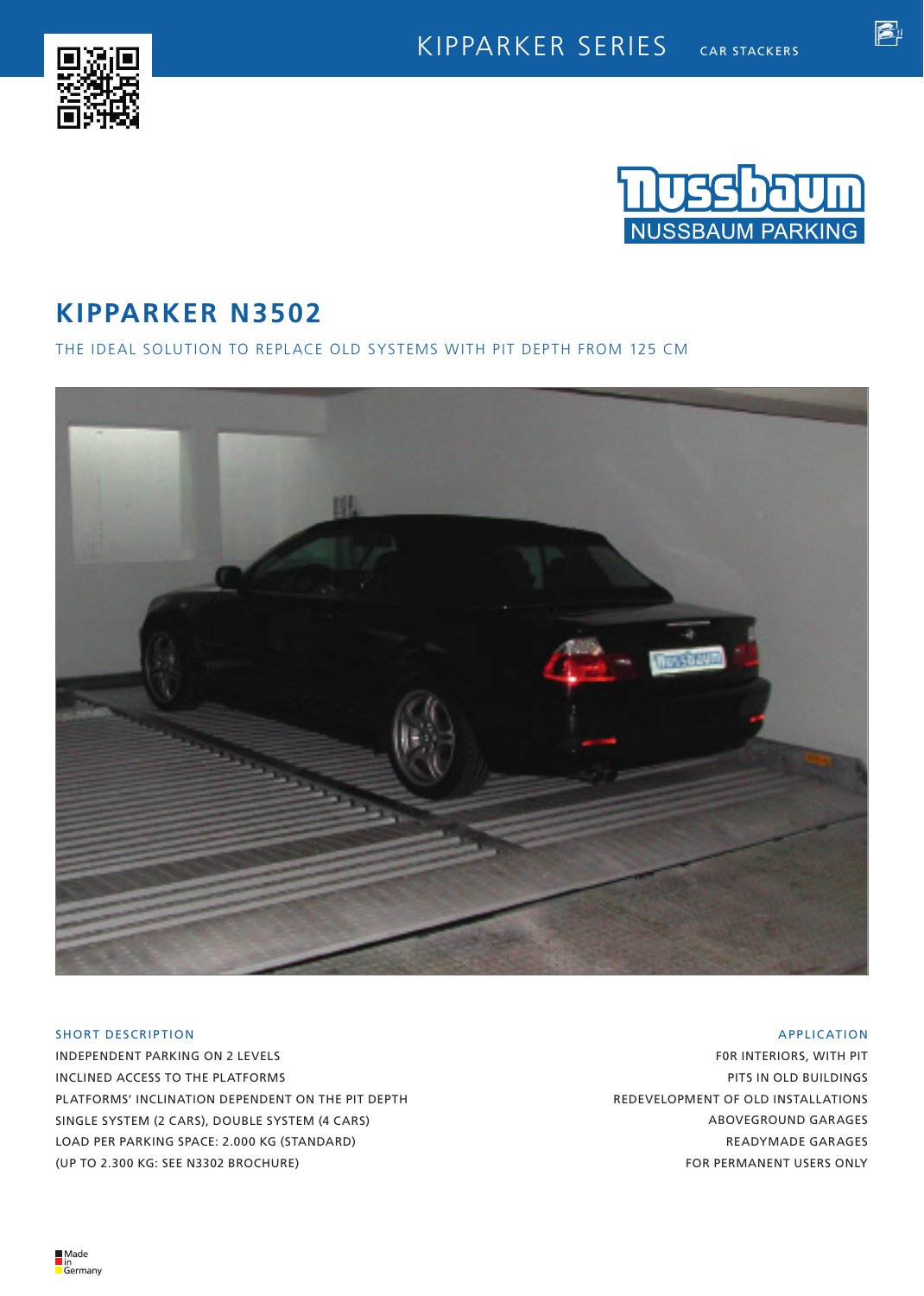

for 4 cars for 2 cars

#### **NOTE**

The total height of the car including roof rail and antenna fixture must not exceed the maximum car height mentioned in the table below. Standard cars do not feature sport equipment (e.g. spoiler, etc.).



Pit length 530 cm, for a 500 cm car. Further pit lengths, e.g. 540 cm, available on request

Load per parking space: max. 2.000 kg, wheel load: max. 500 kg.

| <b>PIT DEPTH</b>    | PIT DEPTH          | 'CLEAR HEIGHT. | CAR-HEIGHT   | <b>CAR-HEIGHT</b> |
|---------------------|--------------------|----------------|--------------|-------------------|
| <b>FRONT (GT-F)</b> | <b>BACK (GT-B)</b> | (CH)           | <b>BELOW</b> | <b>AROVE</b>      |
| from $125*$         | from $100*$        | from $285$     | 150          | from $150$        |

\*Other dimensions are available on request

\* Depending on additional clear height (+15 cm), it can be also possible to park estate cars.



**VEHICLE DATA: STANDARD CAR VEHICLE DATA: STANDARD ESTATE CAR**



Estate cars shall not be parked on the upper platform unless the clear height, after control, allows it.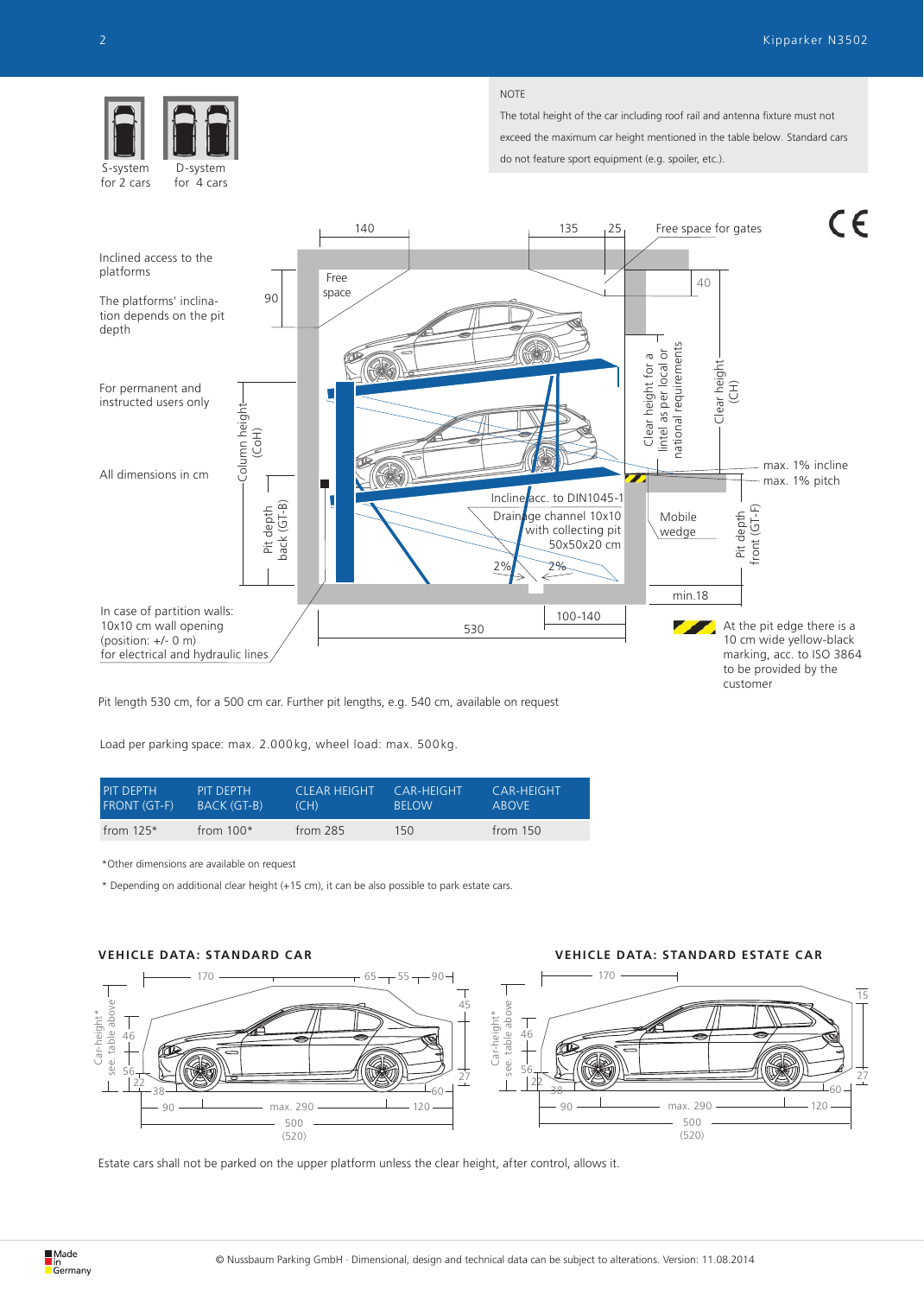## **ELECTRICAL INSTALLATION AND FOUNDATION LOADS**



#### **Services to be provided by the customer**

|             |    | POS. QUANTITY DESCRIPTION                                                                                                          | <b>POSITION</b>                   | <b>FREQUENCY</b> |
|-------------|----|------------------------------------------------------------------------------------------------------------------------------------|-----------------------------------|------------------|
| 6           | 1x | Electricity meter                                                                                                                  | in the supply line                |                  |
| $7^{\circ}$ | 1x | Blade fuse or circuit breaker 3x 16A, slow acc. to DIN VDE 0100 part 430                                                           | in the supply line                | 1x power unit    |
| 8           | 1x | Blade fuse or circuit breaker 3x 16A, slow acc. to DIN VDE 0100 part 430                                                           | to the mains switch 1x power unit |                  |
| 9           | 1x | Lockable network facility (main control switch)                                                                                    | near power unit                   | 1x power unit    |
| 10          | 1x | Supply line 5x 2,5mm <sup>2</sup> (3 PH + N + PE) with marked leads + protective earth conductor to the mains switch 1x power unit |                                   |                  |
| 11          | 1x | Foundation earth electrodes                                                                                                        | pit floor corner                  | 1x pit           |
| 12          | 1x | Equipotential bonding according to DIN EN 60204 from the connector of the<br>foundation earth electrodes to the system             | at the column foot                | 1x system        |

## **FOUNDATION LOADS AND CONSTRUCTION**

Foundation and pit walls must be planned so that they can absorb the loads of the parking system according to the schematic diagram shown below. All forces are discharged to the ground by base plates with a minimum area of 150cm<sup>2</sup>. The base plates of the parking system are fastened with metal heavy duty anchor bolts; the borehole is approx. 14cm deep. Optionally the base plates can be fastened using shear connectors, e. g. in case of watertight concrete or increased sound insulation. The clarification of the fastening methods shall be provided by the customer, if necessary, the shear connectors can be delivered against surcharge.

Foundation, walls and ceilings shall be realized by the customer and completed prior to assembly start and must be true to size, clean and dry. Floor and walls (below the entrance level) made of armoured concrete, concrete quality at least: C25/30.



| <b>LOADS</b>   | S-SYSTEM<br>2.000KG | <b>D-SYSTEM</b><br>2.000KG | Dimensions in cm.                      |
|----------------|---------------------|----------------------------|----------------------------------------|
| F <sub>1</sub> | 13kN                | 30 kN                      | All Dimensions are<br>minimum dimensi- |
| F <sub>2</sub> | $+/- 2$ kN          | $+/- 2$ kN                 | ons. Tolerances to                     |
| F <sub>3</sub> | $2$ kN              | $7$ kN                     | be considered ad-                      |
| F4             | 8 kN                | 15kN                       | ditionally, see page                   |
| F <sub>5</sub> | 10 kN               | 10 kN                      | "width dimensions                      |
| F <sub>6</sub> | $+/-$ 5 kN          | $+/- 10$ kN                | for garages".                          |
|                |                     |                            |                                        |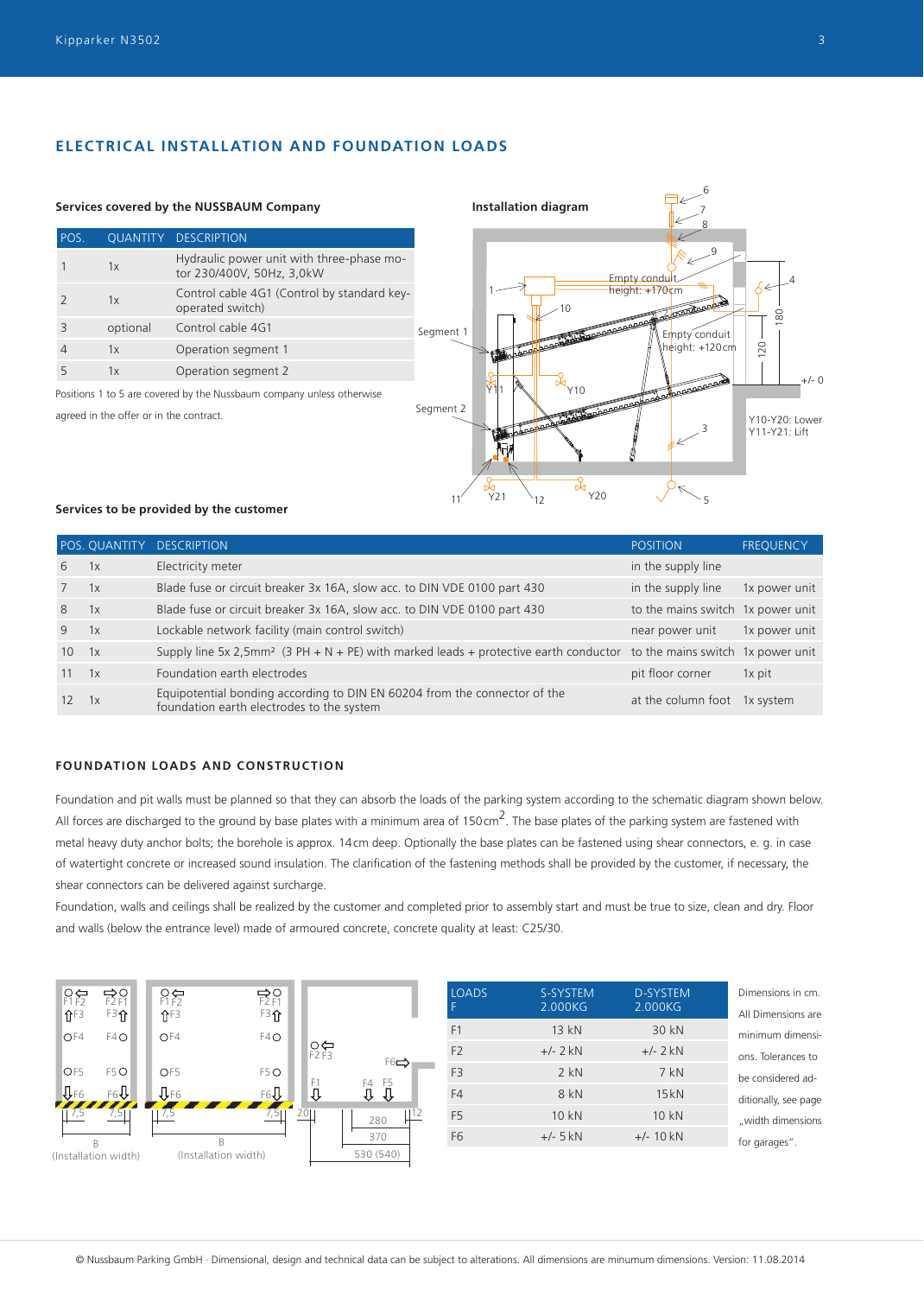## **WIDTH DIMENSIONS FOR GARAGES**

All dimensions in cm. All dimensions are minimum dimensions. Advice for planning and tendering: Generally masonry and concrete works are to be conducted according to the German norm VOB/C (DIN 18330 and DIN 18331). In the mentioned norm are pointed the tollerances that are to be fulfilled according to DIN 18202. In this norm are defined the maximum permissible dimension variations as exceedance and shortfall of the nominal size. The nominal size should be planned in order to meet the minimum dimensions necessary for the parking system.

## **PARTITION WALLS**





#### Single system for 2 cars Double system for 4 cars Double system + single system for 6 cars



Driving lane width acc. to country specific regulations.

| <b>CLEAR PLAT-</b><br><b>FORM WIDTH</b> | <b>INSTALLATION</b><br><b>WIDTH B</b> | <b>CLEAR PLAT-</b><br><b>FORM WIDTH</b> | <b>INSTALLATION</b><br><b>WIDTH B</b> | <b>CLEAR PLAT-</b><br><b>FORM WIDTH</b> | <b>INSTALLATION</b><br><b>WIDTH B</b> |
|-----------------------------------------|---------------------------------------|-----------------------------------------|---------------------------------------|-----------------------------------------|---------------------------------------|
| 230                                     | 260                                   | 460                                     | 490                                   | $460 + 230$                             | 750                                   |
|                                         |                                       | 470                                     | 500                                   |                                         |                                       |
| 240                                     | 270                                   | 480                                     | 510                                   | 480+240                                 | 780                                   |
|                                         |                                       | 490                                     | 520                                   |                                         |                                       |
| 250                                     | 280                                   | 500                                     | 530                                   | $500+250$                               | 810                                   |

## **BUILDING PILLARS INSIDE AS WELL AS IN FRONT OF THE PIT**



FORM WIDTH B1 B2

CLEAR PLAT-



FORM WIDTH B1 B2

230 255 245 460 485 475 460+230 745 735 470 495 485 •

240 265 255 480 505 495 480+240 775 765 490 515 505 • 250 275 265 500 525 515 500+250 805 795

Single system for 2 cars Double system for 4 cars Double system + single system for 6 cars



CLEAR PLAT-

FORM WIDTH B1 B2

---------------<br>> Driving lane width acc. to country specific regulations.

\* Building supports from 20cm width: no restrictions on the clear platform width according to the specifications in the charts. • Intermediate stages can be combined at will.

Note: the dimensions reported do not include the space necessary for the power unit. During the planning phase please add the dimensions for the power unit incl. control cabinet.

CLEAR PLAT-

1–2 systems: 65 x 25 x 60 cm 3–5 systems: 115 x 25 x 60 cm

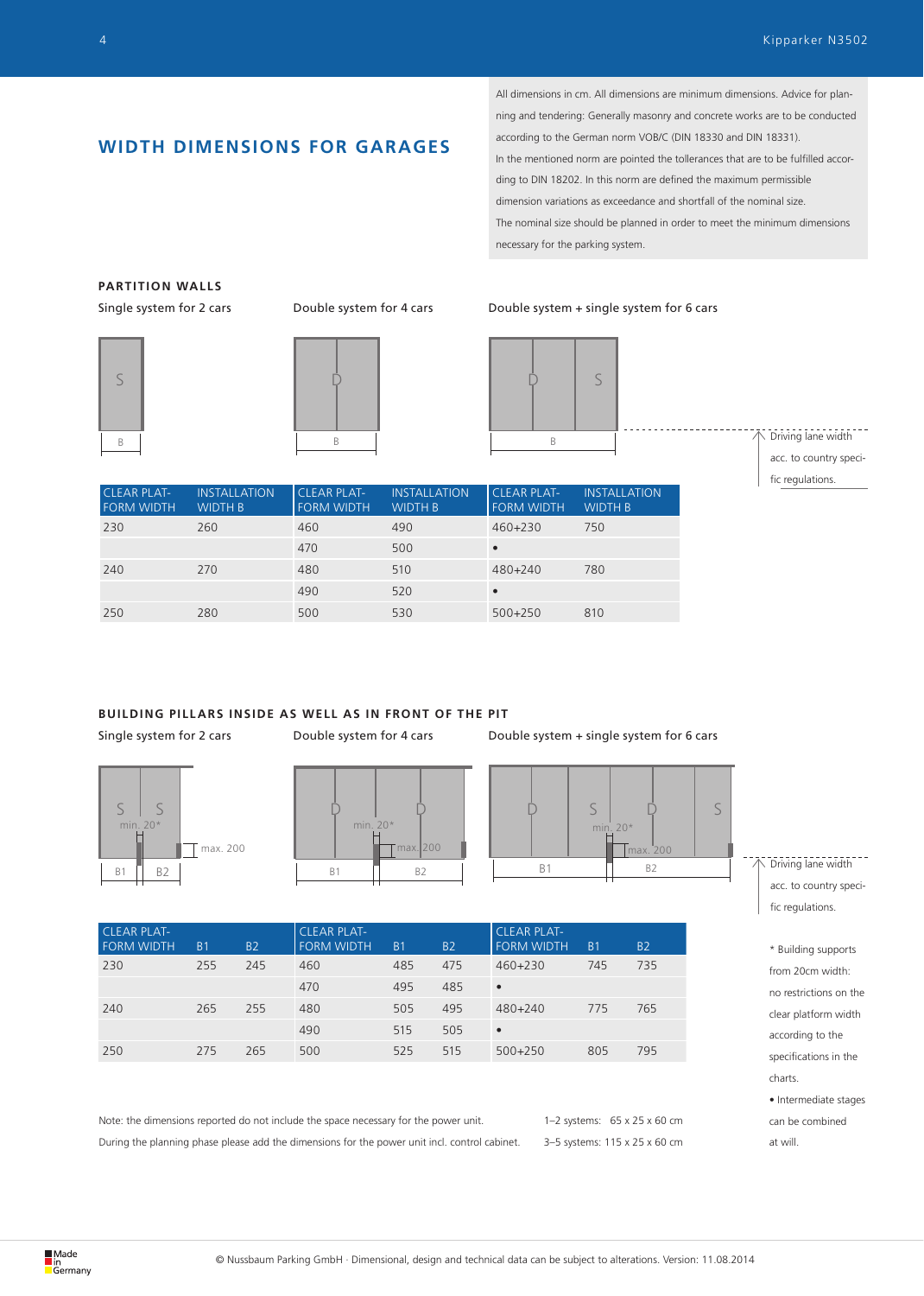## **WIDTH DIMENSIONS FOR GARAGES WITH GATES**

All dimensions in cm. All dimensions are minimum dimensions. Advice for planning and tendering: Generally masonry and concrete works are to be conducted according to the German norm VOB/C (DIN 18330 and DIN 18331). In the mentioned norm are pointed the tollerances that are to be fulfilled according to DIN 18202. In this norm are defined the maximum permissible dimension variations as exceedance and shortfall of the nominal size. The nominal size should be planned in order to meet the minimum dimensions necessary for the parking system.

## **SINGLE AND DOUBLE GARAGE**

Single system for 2 cars





Double system for 4 cars

 $TA =$  seat engaging surface for gates. Dimensions to be agreed on site with gate manufacturer.

Driving lane width acc. to country specific regulations.

| <b>CLEAR PLAT-</b><br><b>FORM WIDTH</b> | <b>INSTALLATION</b><br><b>WIDTH B</b> | <b>DRIVE-IN</b><br><b>WIDTH DB</b> | <b>CLEAR PLAT-</b><br><b>FORM WIDTH</b> | <b>INSTALLATION</b><br><b>WIDTH B</b> | <b>DRIVE-IN</b><br><b>WIDTH DB</b> |
|-----------------------------------------|---------------------------------------|------------------------------------|-----------------------------------------|---------------------------------------|------------------------------------|
| 230                                     | 260                                   | 230                                | 460                                     | 490                                   | 460                                |
|                                         |                                       |                                    | 470                                     | 500                                   | 470                                |
| 240                                     | 270                                   | 240                                | 480                                     | 510                                   | 480                                |
|                                         |                                       |                                    | 490                                     | 520                                   | 490                                |
| 250                                     | 280                                   | 250                                | 500                                     | 530                                   | 500                                |

## **GARAGES WITH SINGLE AND DOUBLE GATES**

Single system for 2 cars



Double system for 4 cars





fic regulations.

| <b>CLEAR PLAT-</b><br><b>FORM WIDTH</b> | <b>INSTALLATION</b><br><b>WIDTH B</b> | <b>DRIVE-IN</b><br><b>WIDTH DB</b> | <b>CLEAR PLAT-</b><br><b>FORM WIDTH</b> | <b>INSTALLATION</b><br><b>WIDTH B</b> | <b>DRIVE-IN</b><br><b>WIDTH DB</b> |
|-----------------------------------------|---------------------------------------|------------------------------------|-----------------------------------------|---------------------------------------|------------------------------------|
| 230                                     | 260                                   | 230                                | 460                                     | 490                                   | 460                                |
|                                         |                                       |                                    | 470                                     | 500                                   | 470                                |
| 240                                     | 270                                   | 240                                | 480                                     | 510                                   | 480                                |
|                                         |                                       |                                    | 490                                     | 520                                   | 490                                |
| 250                                     | 280                                   | 250                                | 500                                     | 530                                   | 500                                |

1–2 systems: 65 x 25 x 60 cm 3–5 systems: 115 x 25 x 60 cm Note: the dimensions reported do not include the space necessary for the power unit. During the planning phase please add the dimensions for the power unit incl. control cabinet.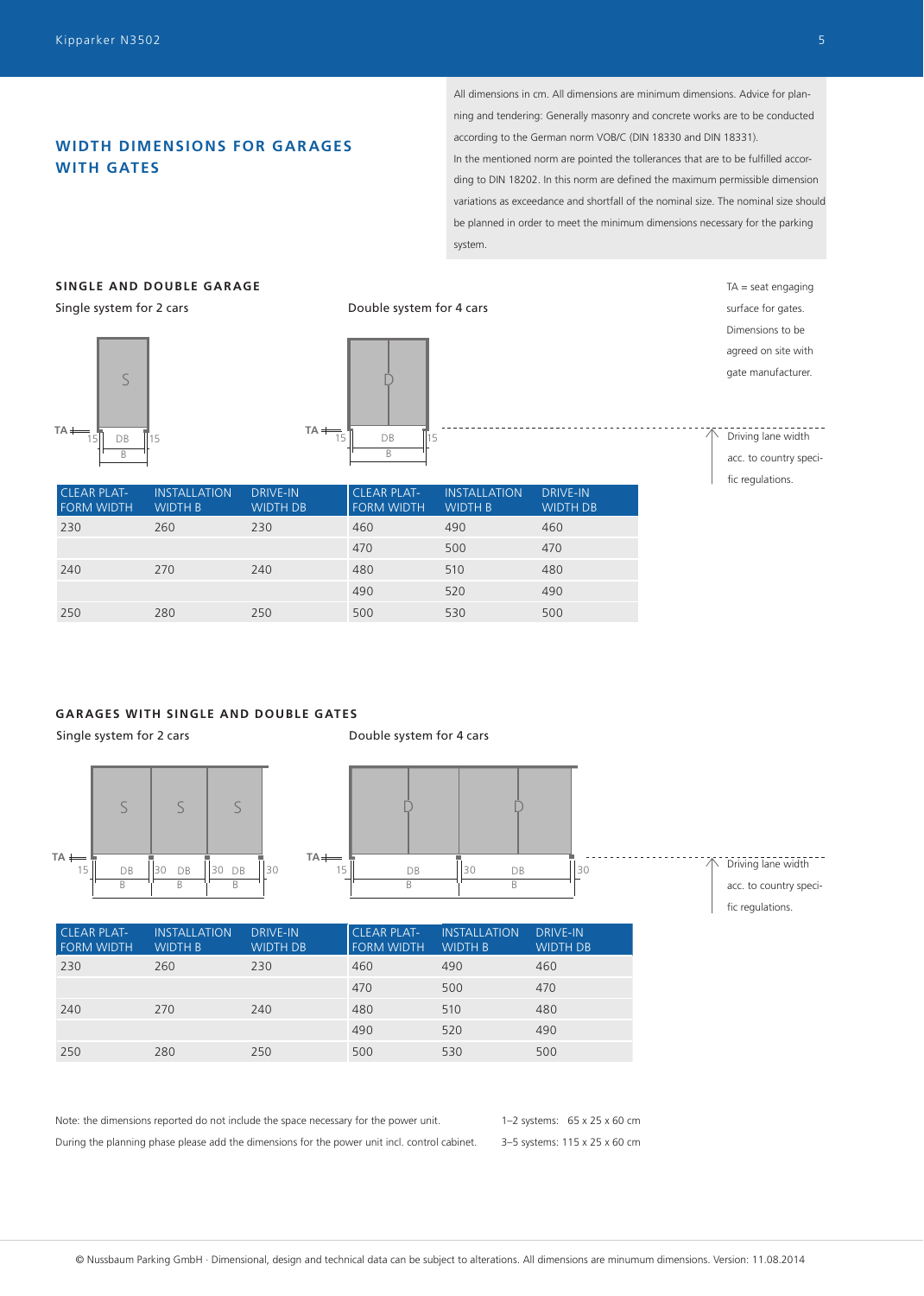#### NOTE

We suggest periodical maintainance, care and cleaning. Take advantage of NUSSBAUM maintainance agreements.

## **STANDARD FEATURES – IN THE SCOPE OF DELIVERY**

#### **COMPONENT PARTS**

Single system:

consisting of 2 Platforms, 2 packed columns with hydraulic cylinders, lifting slide and hydraulic block, and/or:

Double system: consisting of 4 Platforms, 2 packed columns with hydraulic cylinders, lifting slide and hydraulic block.



Platforms with sidewalls and driving sheets made of trapezoidal sheet.

## **DIMENSIONS OF THE SYSTEM**

Standard system

Parking space length: 500 cm Parking space width: 230 cm (for max. 190 cm wide cars) Parking space height: from 150 cm Pit depth: 120/100 cm

Load per parking space: 2.000 kg.

#### **KEY SWITCH**



Control unit composed of key-switch with Emergency-off in dead-man's control and with cabling to the hydraulic power unit.

## **HYDRAULIC POWER UNIT INCL. ELECTRICAL SWITCH BOX**

Power unit "Silencio"



With hydraulic canalization and with cabling to the main control switch. (The under oil unit is not loud thanks to the motor-pumps-combination that absorbs sound and insulates form noise). Electrical switch box included in delivery.

Measurements of the power unit: 1–2 systems: 65 x 25 x 60 cm 3–5 systems: 115 x 25 x 60 cm.

The power unit will be placed in the pit between 2 systems on an approx. 2 m high pillar or, if there is no space avauilable, it will be fastened to the wall. In case of single installations we can also optionally deliver a mobile power unit, installed on the lower platform, on its front left side.

## **CORROSION PROTECTION**

#### C3-Line

For Regions with average snowfall and hu-Note: midity levels (the standard in Germany).

#### C2-Line

Recommended only for regions with small or no snowfall and low humidity levels.

## **ELEC TRIC AL INSTALL ATION**

For a list of services and interfaces please see the respective Table in this brochure.

## **DOCUMENTATION**

Brief operating instructions (fastened to the control unit), documentation (test book and operating instructions).

#### **SAFETY DEVICES**

• Synchronization unit to guarantee synchronous run even in case of irregular load distribution.



- Wedge to help position the vehicle.
- Safety device to avoid lowering in case of pipeline rupture.
- Fastening of the parking system and hydraulic power unit with stud-bolts, electrical cabling fastened with impact dowels.
- Handrails on the platforms where necessary to avoid danger of falling down from the system.

- Safety fences against shear and crushing points are a priority and must be provided by the customer.
- Hydraulic package "Parallelbetrieb": Symoultaneous lowering of 2 or more systems per power unit with appropriate pump capacity.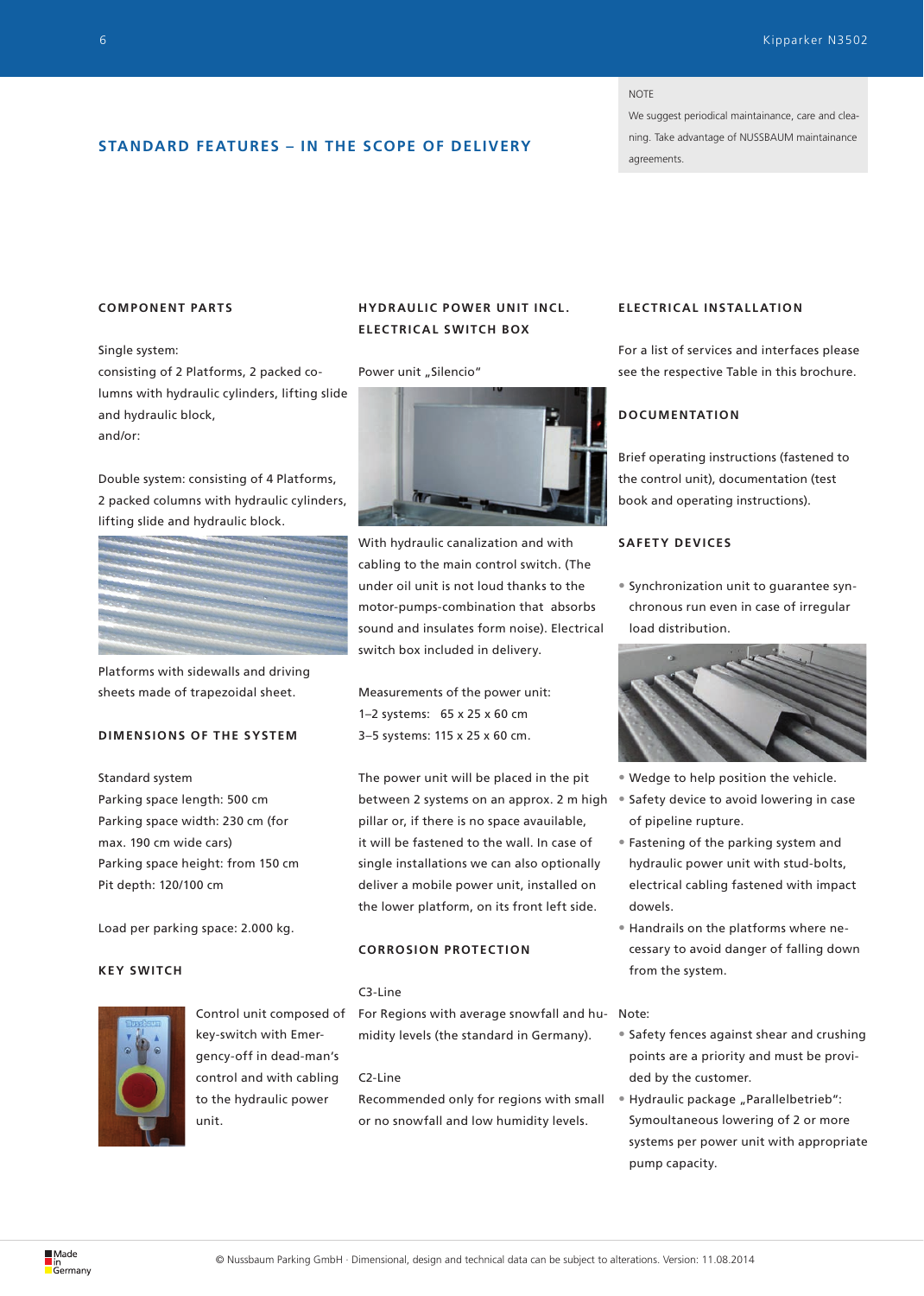## **OPTIONS AND EXTRA EQUIPMENT – EXAMPLES**

#### **NOTE**

We suggest periodical maintainance, care and cleaning. Take advantage of NUSSBAUM maintainance agreements.

#### **DIMENSIONS OF THE SYSTEM**

Parking space lengths: 510 to 540 cm Parking space widths: 240 to 250 cm Parking space heights: 165 to 205 cm Pit depths: upon request.

Fastening of the parking system with chemical anchors in case of heighthened foundation requirements.

## **BERLIN CONTROL UNIT/ FIRE BRIGADE**



Berlin control unit with weatherproof casing and pillar

- Control unit consisting of a lockable key switch (key can be taken off only in the basis position) with emergency-off in dead-man's control. Lifting and lowering by using the respective button.
- Weatherproof casing for the key switch.
- Supporting pillar for the key switch.

#### **UPPER PLATFORM**

• Even drive-on instead of drive-on ramp to allow a more comfortable entrance (this means a loss by 5 cm in the carheight below).

## **DRIVING SHEETS**



Upper platforms with Aluminium-bulb plates driving sheetsand special driving wedge to help position the vehicle.

#### **EXTRA SOUND INSULATION**



Sound insulation hood for the power unit

Airborne noise package - hood For the power unit to reduce the airborne noise at the installation site.

Structure/borne noise package Measures to reduce the sound propagation from the parking system to the building.

#### Note

• In order to comply with the DIN 4109/A1 Table 4 - requirements for the allowed noise level in areas in need of protection from noises coming from the technical equipment, the perimetral parts of the garage building shall be built with a sound reduction index Rw´ of at least 57 dB.

## **GAR AGE GATES' INSTALL ATION**

Ramp if doorjambs are missing for the installation of the door slide rails. The pit must then be at least 535 cm long.

#### **CORROSION PROTECTION**

C4-Line: driving sheets powdered on both sides

for regions with highly corrosive humidity levels.

#### **CATWALK**



Catwalk on trapez. sheet for more walking comfort

Catwalk on trapezoidal sheet flooring for better walking comfort

Positioned on the left side of the parking space. 1,5 mm galvanized sheet, coined surface area. The catwalk is bolted to the driving sheet.

## **HYDRAULIC**

- HVLP 32-330 Öl for extreme temperature variations.
- Heated hydraulic power unit.